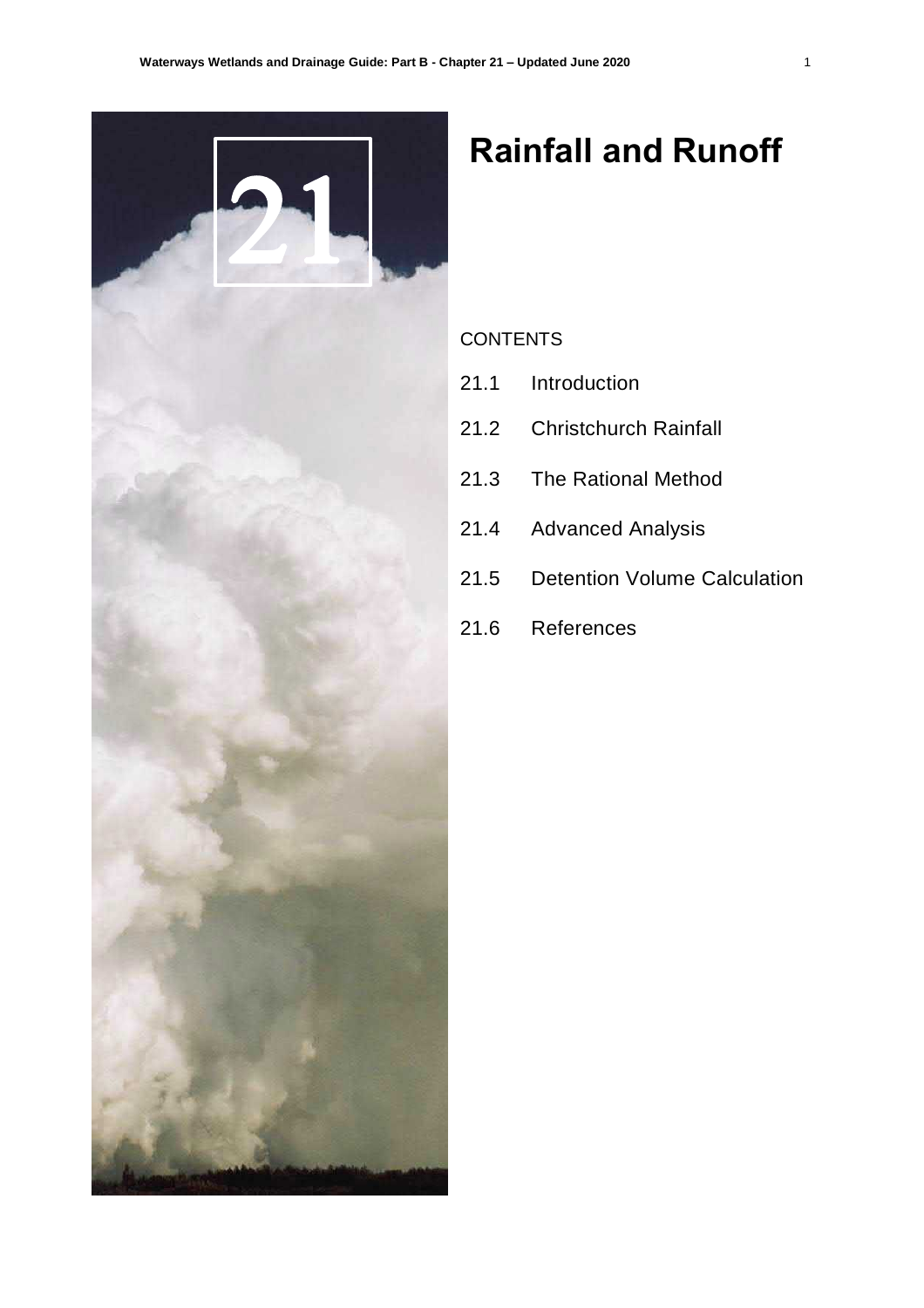# 21.1 Introduction

This chapter describes how to determine design rainfall intensity, runoff rates, and rainfall hyetographs for sizing waterway components or as input to more detailed hydraulic analysis.

How to do it...

- Surface water runoff from **non-hill catchments up to 15 hectares, and hill catchments up to 5 hectares**, may be calculated using the Rational Method. *See Section 21.3 The Rational Method.*
- For catchments larger than the areas above, the Rational Method tends to give a conservative result. Therefore for larger areas a dynamic analysis by computer modelling using a profiled hyetograph should be used. See *Section 21.4: Advanced Analysis.*
- For roof catchments and site works associated with Building Consents, refer to the Building Industry Authority (**2002**) approved document, Surface Water Clause E1.
- For flood attenuation detention volume determination see Section 21.6.
- For water quality (first flush) volume calculation refer to Chapter 6.4.
- For subsoil drains, the suggested quide is a unit flow of 1 mm/hour rainfall equivalent (2.78 l/s/ha).

The term **Annual exceedance probability (AEP)** is used throughout this chapter. AEP is defined as the probability that a given rainfall depth accumulated over a given duration will be exceeded in any one year. AEP is the reciprocal of Return Period (T) but is generally expressed as a percentage. Commonly used AEP values and the equivalent return period values are shown in Table 21-1.

*Table 21-1: AEP versus Return Period.*

| AEP (%)                    | 50% | 20% | 10% | 5% | $2\%$ | 1%  | 0.5% | 0.2% | 0.1% |
|----------------------------|-----|-----|-----|----|-------|-----|------|------|------|
| <b>Return period (yrs)</b> | -   |     | ັ   | 20 | 50    | 100 | 200  | 500  | 1000 |

# 21.2 Christchurch Rainfall

Christchurch's mean annual rainfall varies from less than 600 mm along the coast to more than 800 mm on the top of the western Port Hills (see *Section 21.4: Advanced Analysis*) and up to 2000mm at some high elevations out on the Peninsula. Short duration rainfall intensities do not vary much throughout the Christchurch City area but differences are apparent for durations longer than about three hours, with higher intensity rainfalls on the hills than out on the flat. The Christchurch rainfall has been analysed by Pearson (1992) and Niwa (2009). From 2020 The Council has adopted the NIWA HIRDS Version 4 methodology (NIWA 2018 https://hirds.niwa.co.nz/) for design rainfall intensities but the standard dimensionless hyetograph has been retained pending further investigations. The hyetograph is based on historic storm analyses. It is triangular in form, with a peak at twice the average intensity occurring at 0.7 of duration (time), as illustrated in Figure 21-6. Methods for determining rainfall intensity for various durations and frequency for small catchments are summarised in *Section 21.3: The Rational Method,* and for larger catchments *in Section 21.4: Advanced Analysis.*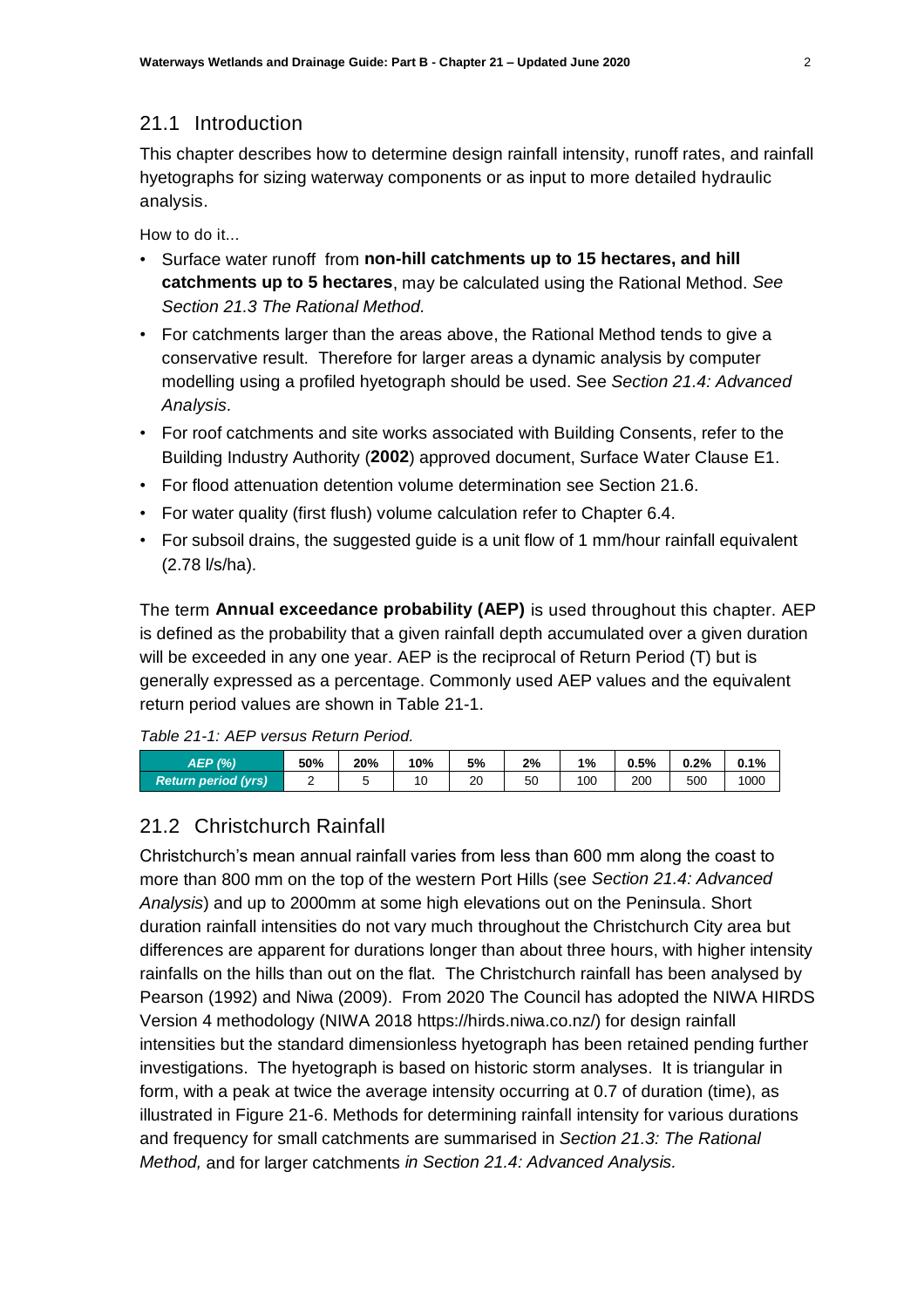# 21.3 The Rational Method

# 21.3.1 General

The Rational Method is a simple empirical procedure for determining runoff from small catchments (as defined in 21.1), but must be used with caution because the result is highly sensitive to correct selection of the runoff coefficient.

The rational formula has the form:

$$
Q = 2.78C
$$
 i A  $Eqn (21-1)$ 

where  $Q =$  runoff in litres per second ( $\sqrt{s}$ )

- $C =$  runoff coefficient. (See 21.3.4)
- $i =$  average rainfall intensity (mm/hr) during the design storm of duration (D) for the appropriate design annual exceedance probability (AEP) (See 21.3.2, 21.3.3 and Appendix 10)
- $A =$  area of catchment upstream of the point being considered (hectares)

See below for procedures for determining C, i, and D.

Note that storm average rainfall intensity is used when using the rational method. The use of average intensity, combined with a rerating component included in the runoff coefficient, replicates the catchment outflow peak smoothing that happens in reality as an input triangular hyetograph transforms to an output runoff hydrograph. This is also simulated in dynamic analyses as described in Section 21.4.

## 21.3.2 Design Storm Duration

In the rational method the design storm duration is the time of concentration  $(T_c)$ .  $T_c$  is the time taken for surface water runoff to reach the design point from the furthest point (in time) of the catchment, so that the whole catchment is contributing to the maximum discharge at the design point for any given probability of occurrence: the critical storm duration (D) has a period equal to  $T_c$ .

21.3.2.1 Time of Concentration  $(T_c)$  $T<sub>C</sub>$  is calculated from the formula:

$$
T_c = T_e + T_t
$$

Eqn  $(21-2)$ 

- where  $T_{e}$  = time of entry; time taken for runoff to travel overland from properties, roofs, down pipes, etc, to the 'point of entry' at the road channels
	- $T<sub>t</sub>$  = travel time, being the time of network flow comprising time of flow in pipes and/or open channels, including road channels, to the design point

Note the following:

- The component times should be based on the catchment conditions likely to exist throughout the design life of the hydraulic system.
- Regardless of calculated results the minimum time of concentration shall not be less than 10 minutes in residential or commercial areas, and 25 minutes in parks and rural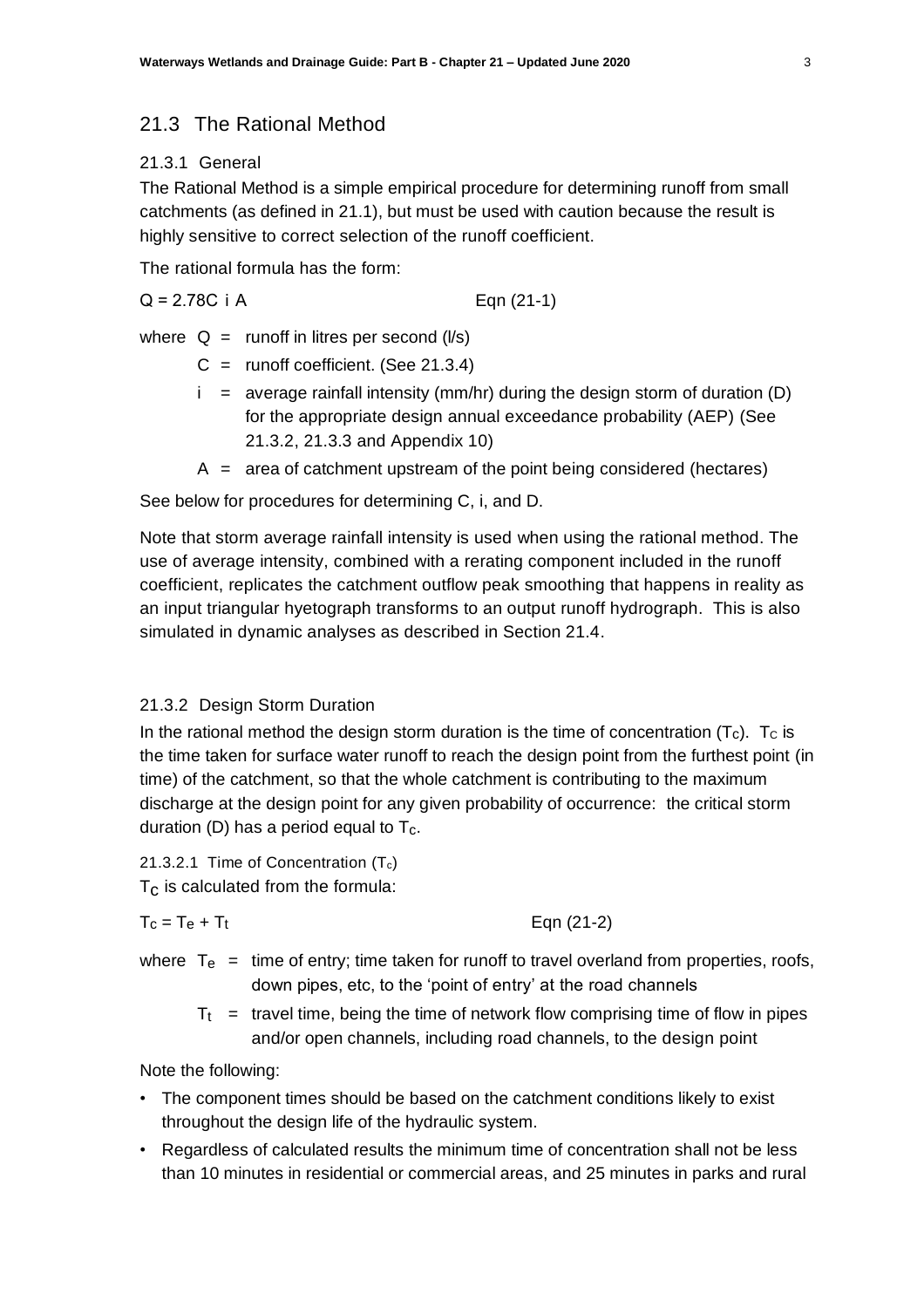areas.

21.3.2.2 Time of Entry  $(T_e)$ 

Standard Times Based on Land Zoning

1) The time of entry shall be assessed according to the district zone and land use characteristics of the catchment.

Business Areas:

 $T_e$  = 5 minutes + flow travel time; 10 minutes minimum

Residential Areas:

| RS:        | $Te = 15$ minutes        |
|------------|--------------------------|
|            | RSDT: $T_e = 14$ minutes |
| <b>RNN</b> | $T_e$ = 12 minutes       |
|            | RMD: $T_e = 10$ minutes  |

Parks, rural areas, or if no side channels:

 $T_e$  = as determined by the Overland Flow formula below (Eqn 21-3), or the nomograph of Figure 21-1.

2) For hillside catchments, use time of entry  $T_e$  = as determined by the Overland Flow formula below (Eqn (21-3)), or the nomograph of Figure 21-1. For hillside flow the designer must ensure that the flow travel time is evaluated from the very top of the catchment. If the hill catchment is at least partially channelised, then the Bransby-Williams procedure of *Section 21.3.2.4: Rural Channelised Catchments*, may have to be incorporated, or computer modelling considered.

# Overland Flow

Overland flow can occur on either grassed or paved surfaces. The major factors affecting runoff flow time are the maximum flow distance, surface slope, surface roughness, rainfall intensity and infiltration rate. Overland flow over unpaved surfaces initially occurs as sheet flow for a short time and distance after which it begins to form a runnel or rill and travels thereafter in a natural channel form. In urban area, the length of overland sheet flow will typically be less than 50 metres after which it will become concentrated against fences, paths or structures or intercepted by formed drainage systems.

Ideally overland flow time should be calculated by use of the kinematic wave equation but its more complex application, requiring solution by iteration, makes it impractical for small catchment assessment.

A direct solution procedure for slightly channelised urban overland flow, (Equation (21-3) below), as modified by Friend in 1954, was originally presented as a design graph by Miller (1951; see Figure 21-1), based on USDA data of 1942. This simple formula is known to give a wide scatter of results compared with actual field data, but its simple use makes it a practical method for determination of overland flow time in small catchments. It is also the method adopted for the New Zealand Building Code, Surface Water Clause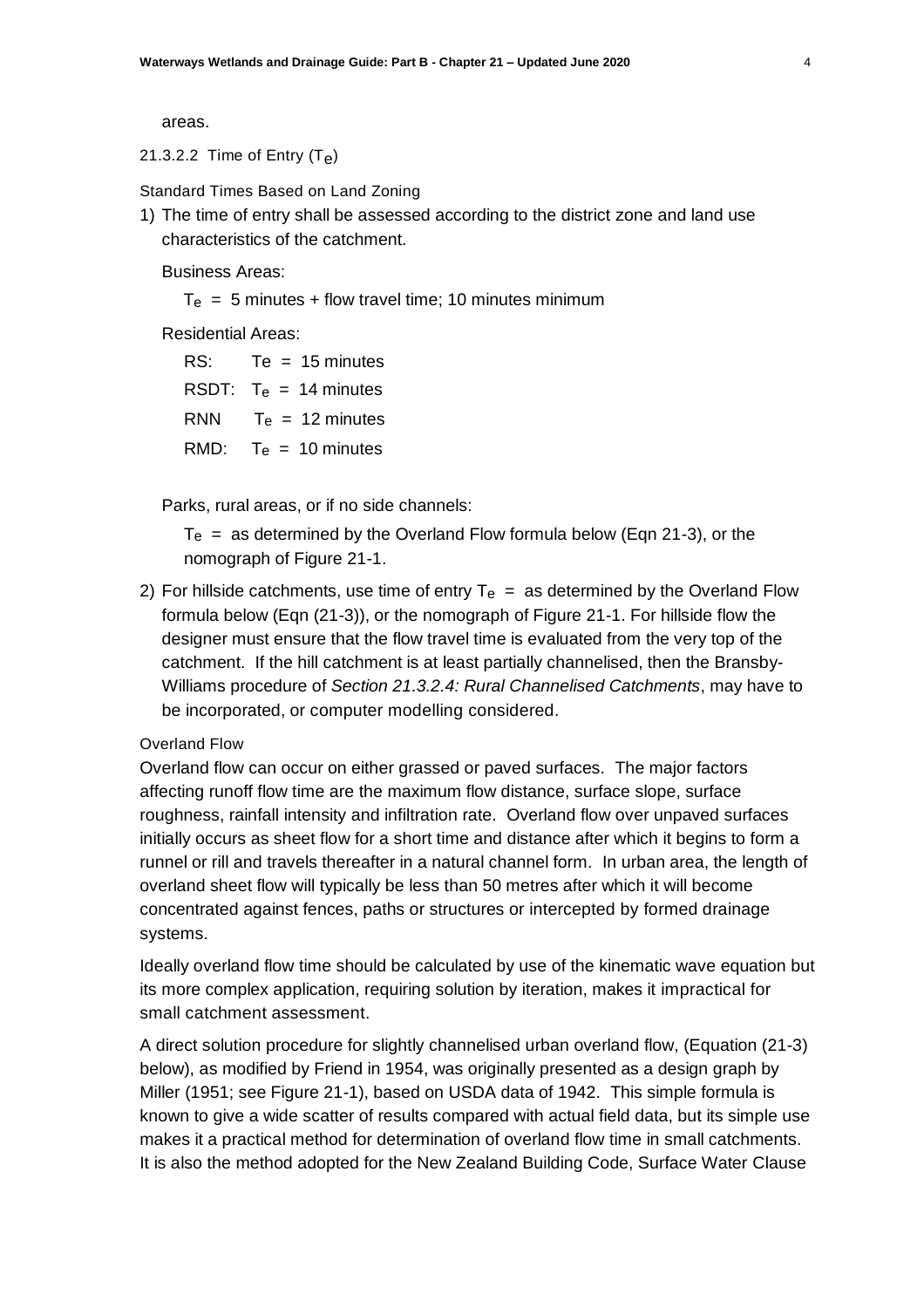E1 (Building Industry Authority 2002).

$$
T_e = \frac{100 \text{ nL}^{0.33}}{S^{0.2}}
$$
 Eqn (21-3)

where  $T_e$  = flow time in minutes

 $L =$  length of overland flow in metres

- $S =$  slope as a percentage (eg. 2%)
- n = Horton's value for surface roughness (similar to Manning's n). Typical values are given in Table 21-2

# 21.3.2.3 Time of Network Flow  $(\mathsf{T}_\mathsf{t})$

The time of network flow, or travel time  $(T<sub>t</sub>)$ , is comprised of the time of road channel flow, pipe network flow, and open channel flow.

# Time of Road Channel Flow

The time of road channel flow, is the time taken for water to flow from the point of entry, at the road channel, to the point of discharge to a sump, drain, or other outlet.

Figure 21-2 gives side channel velocities and flow times with flow depth to top of kerb for flat channels (Type SD601), based on a Manning 'n' of 0.016.

Note: Road formation crossfall is usually 3–4 % from road centre, and 5 % at the shoulder.

Time of Pipe Flow

The time of pipe flow can be derived from flow velocity obtained from the Pipe Flow Nomograph (refer to *Appendix 11*). To follow this procedure, longitudinal sections are required of the piped systems, giving internal pipe diameters, lengths, and gradients.

For preliminary calculations, if there is little detail of the final pipe systems, then the typical velocities in Table 21-3 may be used.

Time of Open Channel Flow

The time of flow in an open channel is calculated by means of the Manning equation. Refer to *Chapter 22: Hydraulics*).

If there is insufficient data available to calculate the time of open channel flow, the approximate natural stream velocities given in Table 21-4 can be used.

| <b>Surface Type</b> | n               |
|---------------------|-----------------|
| Asphalt/concrete    | $0.010 - 0.012$ |
| Bare sand           | $0.010 - 0.060$ |
| Bare clay/loam      | $0.012 - 0.033$ |
| Gravelled surface   | $0.012 - 0.030$ |
| Short grass         | $0.100 - 0.200$ |
| Lawns               | $0.200 - 0.300$ |
| Pasture             | $0.300 - 0.400$ |
| Dense shrubbery     | 0.400           |

#### *Table 21-2: Horton's n roughness values for overland flow.*

*Figure 21-1: Nomograph for estimating overland sheet flow times. Modified from Miller (1951).*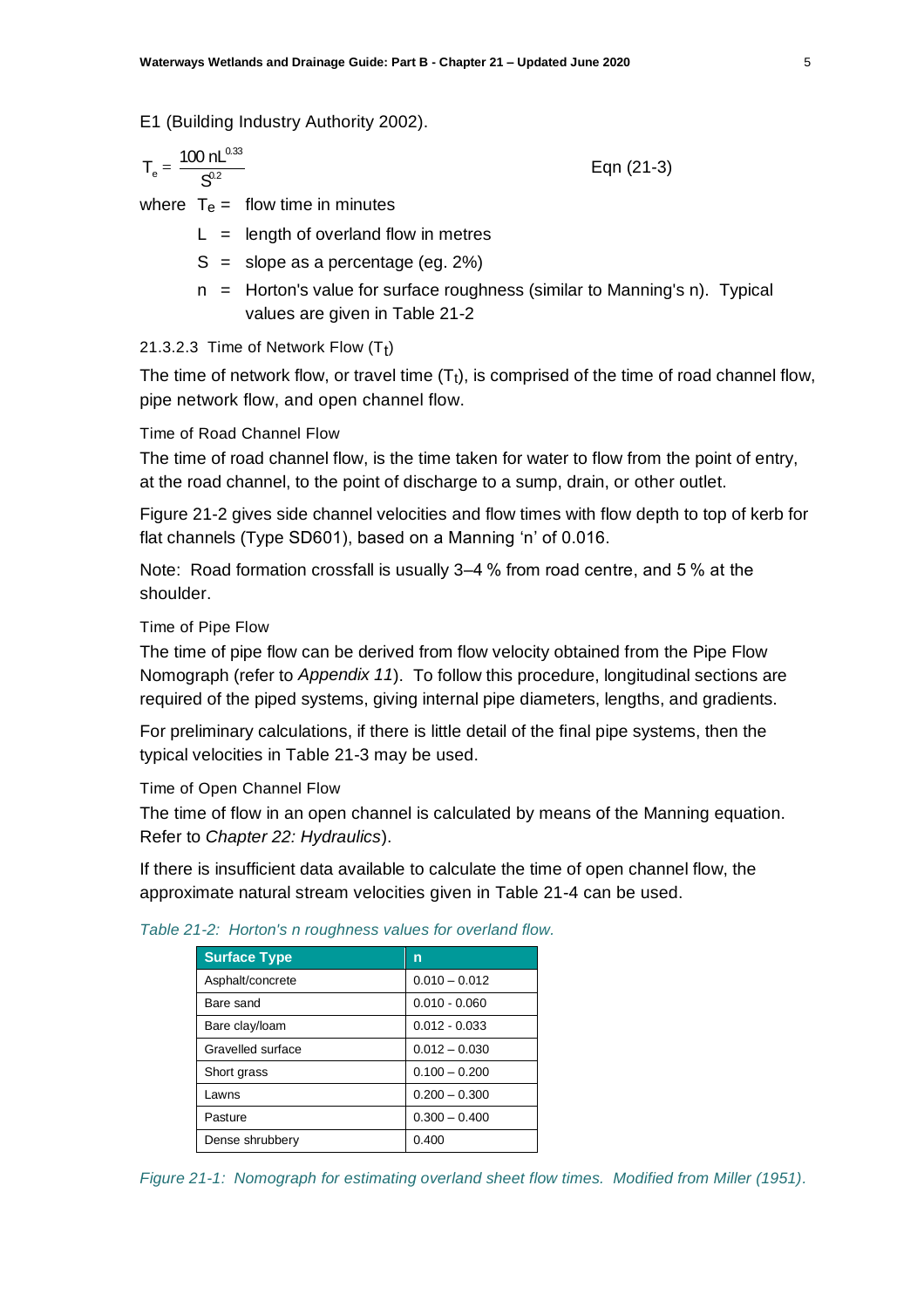





*Table 21-3: Typical pipe flow velocities for various gradients.*

| <b>Gradient</b>   | <b>Grade</b> | <b>Typical Velocities (m/s)</b> |        |        |        |        |        |
|-------------------|--------------|---------------------------------|--------|--------|--------|--------|--------|
|                   |              | 225Dia                          | 300Dia | 375Dia | 450Dia | 600Dia | 750Dia |
| Flat gradient     | 1 in 500     | 0.5                             | 0.6    | 0.7    | 0.8    | 1.0    | 1.1    |
|                   | 1 in 200     | 0.8                             | 1.0    | 1.1    | 1.3    | 1.5    | 1.8    |
| Moderate gradient | 1 in 100     | 1.1                             | 1.4    | 1.6    | 1.8    | 2.2    | 2.5    |
|                   | 1 in 50      | 1.6                             | 1.9    | 2.2    | 2.5    | 3.1    | 3.6    |
| Steep gradient    | 1 in 20      | 2.5                             | 3.1    | 3.5    | 4.0    | 4.9    | 5.6    |
|                   | 1 in 10      | 3.6                             | 4.3    | 5.0    | 5.7    | 6.9    | 8.0    |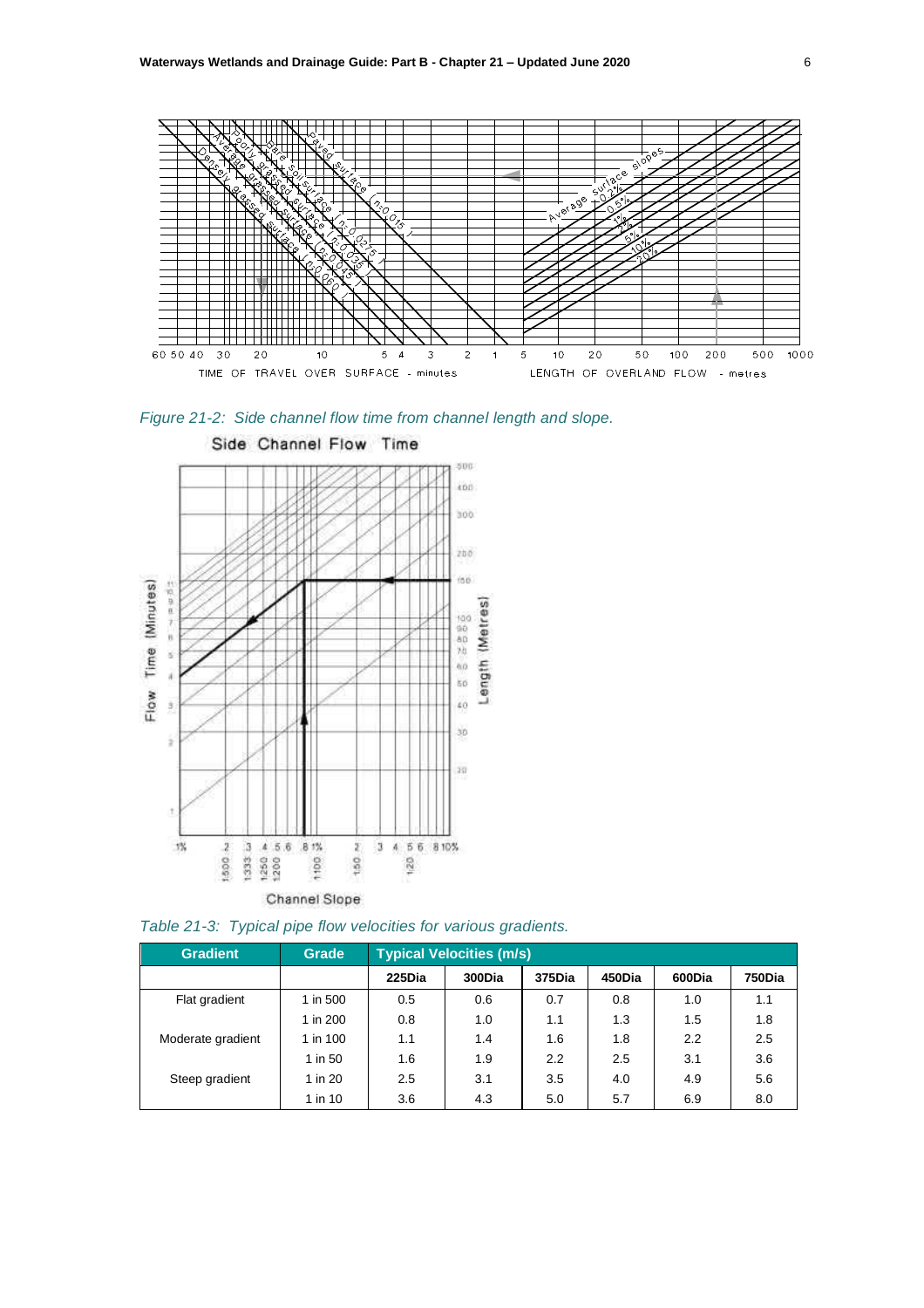| Table 21-4: Approximate natural stream velocities. |  |  |  |  |  |
|----------------------------------------------------|--|--|--|--|--|
|----------------------------------------------------|--|--|--|--|--|

| <b>Catchment Description</b> | Grade               | <b>Velocity</b> |
|------------------------------|---------------------|-----------------|
| Flat                         | Flat to 1 in 100    | $0.3 - 1.0$ m/s |
| Moderate Grade               | 1 in 100 to 1 in 20 | $0.6 - 2.0$ m/s |
| Hillside                     | 1 in 20 or Steeper  | $1.5 - 3.0$ m/s |

# 21.3.2.4 Rural Channelised Catchments

On hill areas, Time of Concentration ' $T_c$ ' is taken as the actual time taken for rain to arrive at the point under consideration (i.e. Time of Entry,  $T_e = 0$ ). For larger hill catchments (over 1 km in length), where  $T_c$  cannot be computed from side channel and pipe velocities, the Bransby-Williams formula (Ministry of Works and Development 1975) can be used (Eqn (21-4)):

$$
T_c \text{ (minutes)} = 14LA^{-0.1} S_a^{-0.2} \qquad \qquad \text{Eqn (21-4)}
$$

where  $L =$  length of catchment in kilometres measured along the flow path

A = catchment area (km<sup>2</sup>)

 $S_a =$  average slope H/L (metres vertical per metre horizontal, Figure 21-3)

*Figure 21-3: Average Slope Definition.*



Note the following:

- 1. Equation (21-4) can only be used where the catchment is fully saturated, and factors such as channel storage causing flow attenuation are low. Resulting Times of Concentration 'T<sub>c</sub>' are especially low for short duration events in catchments dominated by loess soils.
- 2. In some catchments, due to shape, surface water network, and the varying permeabilities within the catchment, part of the catchment under consideration may produce a higher peak flow than the whole of the catchment. Although the area for the part catchment is smaller, this may be more than offset by the higher intensity storm associated with a shorter time of concentration and storm duration. This situation will arise where the upper reaches are rural and the lower reaches of a catchment are densely developed.
- 3. If the actual catchment slope varies significantly from the value H/L (e.g. with a sudden steepening in the upper reaches), the time of concentration shall be determined by evaluating the component travel times for the hillside, and the flat.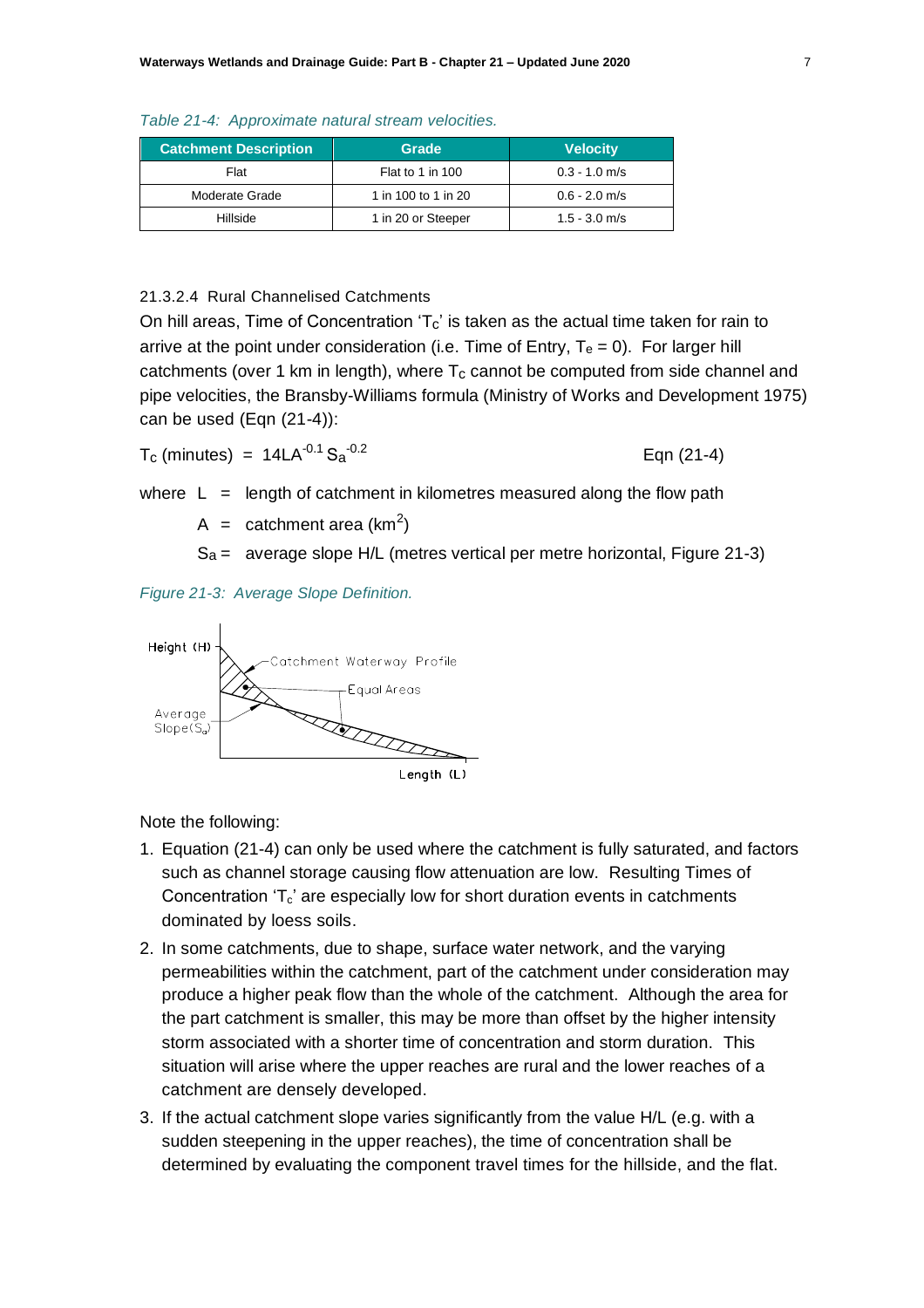### 21.3.3 Design Rainfall Intensity

For catchments within the size suitable for analysis by the Rational Method (see section 21.1), the storm design duration will be sufficiently low to assume uniform design rainfall intensity across all of Christchurch. However, note this will not be the case for longer durations, or situations where the receiving water is from a much larger catchment. For sites in central Christchurch the assessed storm duration (D) and AEP the design rainfall intensity (i) can be read off the Botanic Gardens Rainfall Intensities Chart (*Appendix 10*).

# **21.3.4 Peak Runoff Discharge Coefficients**

### **21.3.4.1 General**

The runoff coefficient (C) is the ratio of the peak rate of runoff (eg. l/s) to the design storm average rainfall rate (eg. mm/hr/ha). It reflects the effects of catchment imperviousness, infiltration, storage, evaporation, natural retention, interception, etc, which all affect the volume losses and time distribution of the discharge hydrograph in arriving at the peak runoff rate. The runoff coefficient also varies with storm duration, soil type, surface slope, groundwater level, and the extent to which development has extended impervious coverage. Runoff coefficient values to determine peak discharge for various land use types can be obtained from Table 21-5.

| <b>District Zone</b>                                                              | <b>Storm AEP</b> |      |      |           |
|-----------------------------------------------------------------------------------|------------------|------|------|-----------|
|                                                                                   | 20%              | 10%  | 5%   | $\leq$ 2% |
| Residential Suburban (RS)                                                         | 0.38             | 0.42 | 0.44 | 0.47      |
| Residential: Suburban Density Transition (RSDT)                                   | 0.47             | 0.51 | 0.53 | 0.56      |
| Residential New Neighbourhoods (RNN) &<br><b>Residential Medium Density (RMD)</b> | 0.56             | 0.60 | 0.63 | 0.65      |
| Business(industrial/commercial)                                                   | 0.73             | 0.77 | 0.79 | 0.82      |
| Residential Hills (RH)                                                            | 0.57             | 0.59 | 0.60 | 0.61      |

#### *Table 21-5: Peak Flow Rate Runoff Coefficients versus AEP*

#### **21.3.4.2 Rational Method Peak Discharge Calculation**

Apply this method if the catchment makeup of pervious and impervious area is typical of that zone.

The runoff coefficient is affected by the intensity of rainfall and the antecedent conditions. Hence, the runoff coefficients given in Table 21-5 are for ground considered already wet from previous rain but not saturated.

The chosen runoff coefficient should be based on realistic conditions that will ultimately exist after full catchment development that is consistent with the Christchurch City Plan zone rules.

# **Slope Correction**

Slope has been allowed for in the runoff coefficients, assuming relatively flat terrain for all zones RS to RMD and Business, and steep for RH.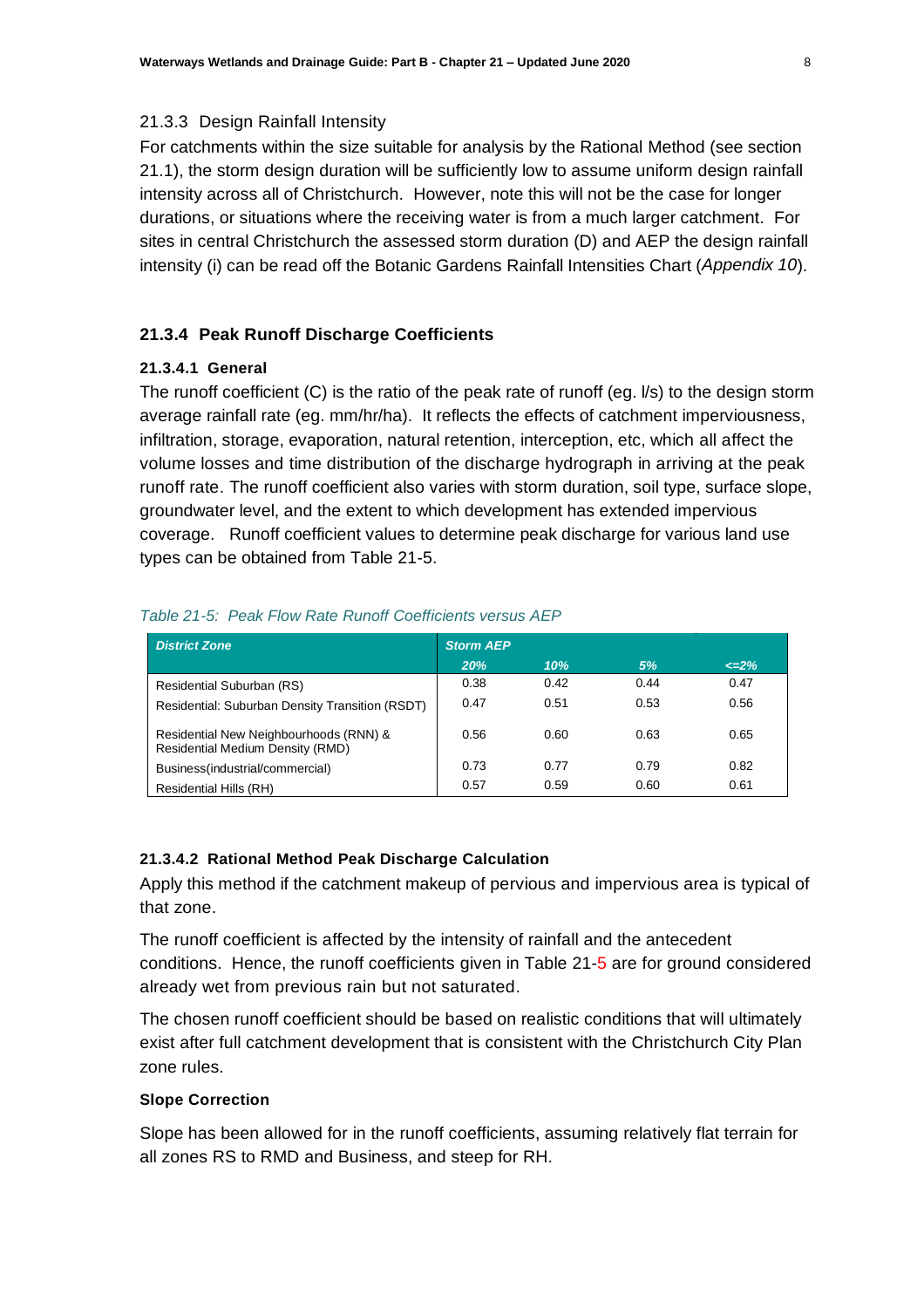### **Soil Type Correction**

For Christchurch it has been determined that for the range of soil infiltration types (poor, moderate, free) the effect on runoff coefficient for short duration storms is less than  $+/-$ 5% (C +/-0.01). As such it is deemed that no provision for soil type correction is necessary.

# **21.3.4.3 Background to Discharge Coefficient Derivation**

Rational method coefficients for small areas are based on the catchment pervious/impervious makeup for each district zone along with the typical losses that occur during a 30 minute storm event.

Pervious and impervious areas as percentages of total area have been measured for each district zone type in Christchurch. In addition the percentage of each area that contributes runoff has also been assessed. These values are shown in Table 21-6.

Soil infiltration rates are based on the averages that occur into a moderate soil type over 30 minutes. These are shown in Table 21-7.

The ponding (depression storage) losses for pervious and impervious surfaces have been assessed for typical Christchurch surfaces. These are also shown in Table 21-7.

| <u> Uniisichurch District Pian maps, i see Table 21.5 for zone abbreviations).</u> |                 |                     |                   |                     |  |  |  |
|------------------------------------------------------------------------------------|-----------------|---------------------|-------------------|---------------------|--|--|--|
| Table 21-6: Pervious and Impervious Area% and %Contribution                        |                 |                     |                   |                     |  |  |  |
| <b>District</b>                                                                    | <b>Pervious</b> | <b>Pervious</b>     | <b>Impervious</b> | <b>Impervious</b>   |  |  |  |
| <b>Zone</b>                                                                        | Area%           | <b>Contribution</b> | Area%             | <b>Contribution</b> |  |  |  |
|                                                                                    | pv%             | %PvContrib          | im%               | %ImContrib          |  |  |  |
| Residential: RS                                                                    | 50%             | 30%                 | 50%               | 90%                 |  |  |  |
| <b>Residential: RSDT</b>                                                           | 35%             | 25%                 | 65%               | 90%                 |  |  |  |
| <b>Residential: RNN</b>                                                            | 30%             | 25%                 | 70%               | 100%                |  |  |  |
| <b>Residential RMD</b>                                                             | 20%             | 25%                 | 80%               | 100%                |  |  |  |
| Residential: RH                                                                    | 55%             | 50%                 | 45%               | 90%                 |  |  |  |
| Business (industrial/commercial)                                                   | 10%             | 50%                 | 90%               | 100%                |  |  |  |

*Table 21-6: Zone average effective pervious and impervious area percentages. Refer to the Christchurch District Plan maps, (See Table 21.5 for zone abbreviations).*

| 1.911011.00011101011001                            |                     |                 |                     |                          |  |  |  |
|----------------------------------------------------|---------------------|-----------------|---------------------|--------------------------|--|--|--|
| <b>Table 21-7: Infiltration and Ponding Losses</b> |                     |                 |                     |                          |  |  |  |
| <b>District</b>                                    | <b>Pervious</b>     | <b>Pervious</b> | <b>Impervious</b>   | <i><b>Impervious</b></i> |  |  |  |
| <b>Zone</b>                                        | <b>Infiltration</b> | <b>Ponding</b>  | <b>Infiltration</b> | <b>Ponding</b>           |  |  |  |
|                                                    | mm/hr               | mm              | mm/hr               | mm                       |  |  |  |
| Residential: RS, RSDT, RNN, RMDT                   | 10                  | 5.0             |                     | 2.5                      |  |  |  |
| <b>Business</b>                                    | 10                  | 2.5             | 0                   | 2.5                      |  |  |  |
| <b>Residential RH</b>                              | 5.0                 | 1.0             |                     | 1.0                      |  |  |  |

*Table 21-7: Zone 30 minute average infiltration rates and ponding losses as used to derive peak runoff coefficients.*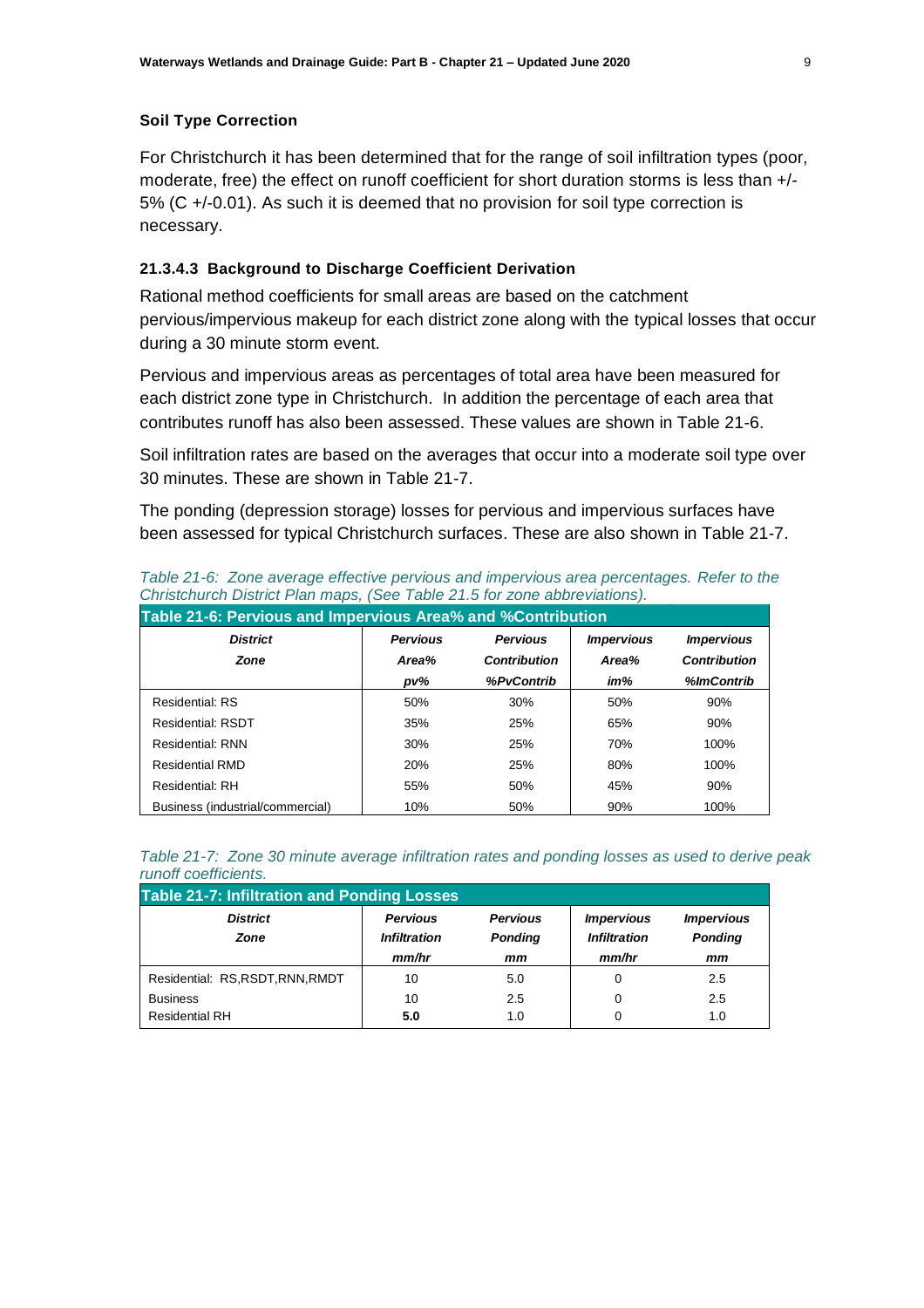# 21.4 Advanced Analysis

# 21.4.1 Rainfall Hyetographs

Hyetographs for use in computer catchment modelling can be derived using the HIRDS Version 4 procedure (NIWA (2018)<https://hirds.niwa.co.nz/> ) This allows generation of rainfall depths and intensities for anywhere in New Zealand including Christchurch and Banks Peninsula

HIRDS 4 produces intensity-duration-frequency (IDF) tables which can be used for design storm assessment and in the design of flood protection works and other waterway structures. HIRDS IDF tables can also be used for flood modelling, including flood routing, retention basin design and inundation mapping activities. A spreadsheet containing the site coefficients can be downloaded from the HIRDS website and a formula is provided to allow calculation of a design rainfall for any duration or return interval for the particular site of interest. It also provides adjustments for climate change temperature increases. This procedure has been used in Appendix10 to generate present day (no climate change) design rainfall estimates for the Christchurch Botanic Gardens site.

# 1) Areal Reduction Factor (ARF) for Rainfall Depth

Design point rainfall depths should be reduced for application to catchment areas. The standard Areal Reduction Factors (ARF) for temperate zone climates were derived by the Natural Environment Research Council (Institute of Hydrology 1975) and recommended for use in New Zealand by Tomlinson (1980) and Pearson (1992). Equations defining the NERC ARF values appear in Kjeldson (2007) as derived by Keers and Westcott (1977). A plot of the Keers and Westcott surface appears in Faulkner (1999). This differs slightly from the original NERC 1975 plot but the differences are not significant. Kjeldson points out that the original NERC report recommended reanalysis of ARFs once more data became available but as of 2010 this had not been done. A summary of recommended ARF values is shown in Table 21-8.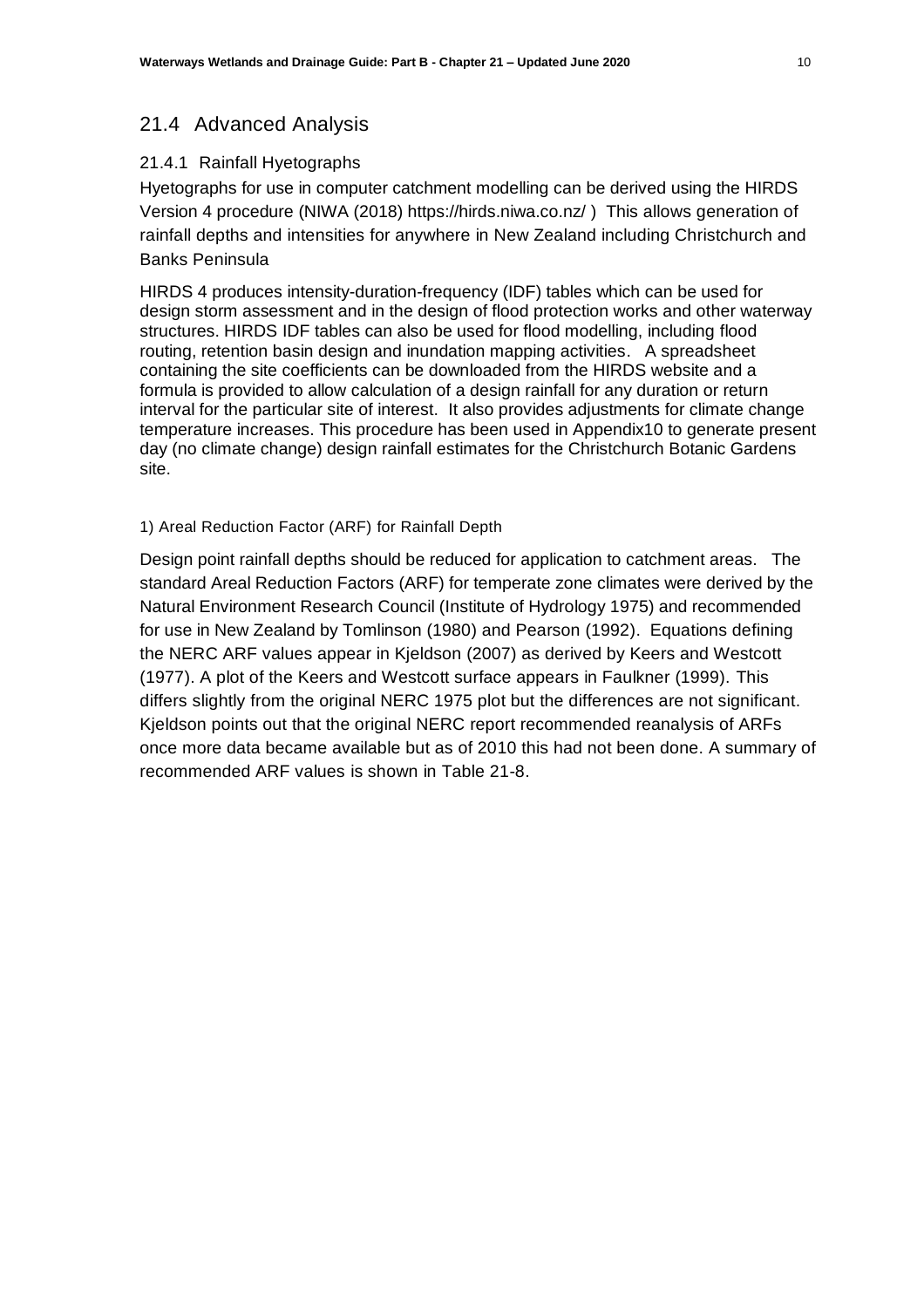| <b>Area</b>        | <b>Duration (hrs)</b> |      |                |                |      |      |      |      |      |
|--------------------|-----------------------|------|----------------|----------------|------|------|------|------|------|
| (km <sup>2</sup> ) | 0.5                   | 1    | $\overline{2}$ | $\overline{4}$ | 6    | 12   | 24   | 48   | 96   |
|                    | 0.95                  | 0.96 | 0.97           | 0.98           | 0.98 | 0.98 | 0.99 | 0.99 | 0.99 |
| $\mathbf{2}$       | 0.94                  | 0.95 | 0.96           | 0.97           | 0.97 | 0.98 | 0.98 | 0.99 | 0.99 |
| 5                  | 0.91                  | 0.93 | 0.95           | 0.96           | 0.96 | 0.97 | 0.98 | 0.98 | 0.99 |
| 10                 | 0.88                  | 0.91 | 0.93           | 0.95           | 0.95 | 0.97 | 0.97 | 0.98 | 0.98 |
| 20                 | 0.85                  | 0.89 | 0.91           | 0.93           | 0.94 | 0.96 | 0.97 | 0.97 | 0.98 |
| 50                 | 0.79                  | 0.84 | 0.88           | 0.91           | 0.92 | 0.94 | 0.96 | 0.97 | 0.97 |
| 100                | 0.74                  | 0.80 | 0.85           | 0.89           | 0.90 | 0.93 | 0.94 | 0.96 | 0.97 |
| 200                | 0.68                  | 0.76 | 0.82           | 0.86           | 0.88 | 0.91 | 0.93 | 0.95 | 0.96 |
| 500                | 0.60                  | 0.69 | 0.76           | 0.82           | 0.85 | 0.88 | 0.91 | 0.93 | 0.95 |

#### *Table 21-8: Areal Reduction Factors (ARF) for Rainfall Depth.*

#### 2) Climate Change

HIRDS has assessed the impact of future climate change on extreme rainfall using regional climate model simulations of rainfall over New Zealand. From these simulations, amplification factors that can be applied to depth-duration-frequency tables have been estimated for four different emissions scenarios (RCP 2.6, 4.5, 6.0 and 8.5) and four future time slices. These factors allow estimates of future extreme rainfall intensities to be derived directly from the HIRDS procedure based on those calculated from historical rainfall records.

The temperature increase used in design should depend on the design life of the project. The RCP 8.5 scenario should be used for design of permanent infrastructure and for flood hazard mapping as a conservative approach until such time as it is clear that a lower emission pathway is happening. (see also MfE 2008 and 2017)

### 3) Final Design Storm Rainfall Depth

The final design storm rainfall is then obtained by multiplying the point estimate rainfall (P) by the areal reduction factor (ARF) equation 21-5.

Design Storm Rainfall (mm) =  $P * ARF$  Eqn $(21-5)$ 

#### 3) Storm profile

For all storm events a standard dimensionless hyetograph has been adopted, based on historical storm analysis, that is triangular in form, with a peak of twice the average intensity occurring at 0.7 duration (time), as illustrated in Figure 21-6. This integrates to the S-shaped cumulative depth hyetograph shown in Figure 21-7.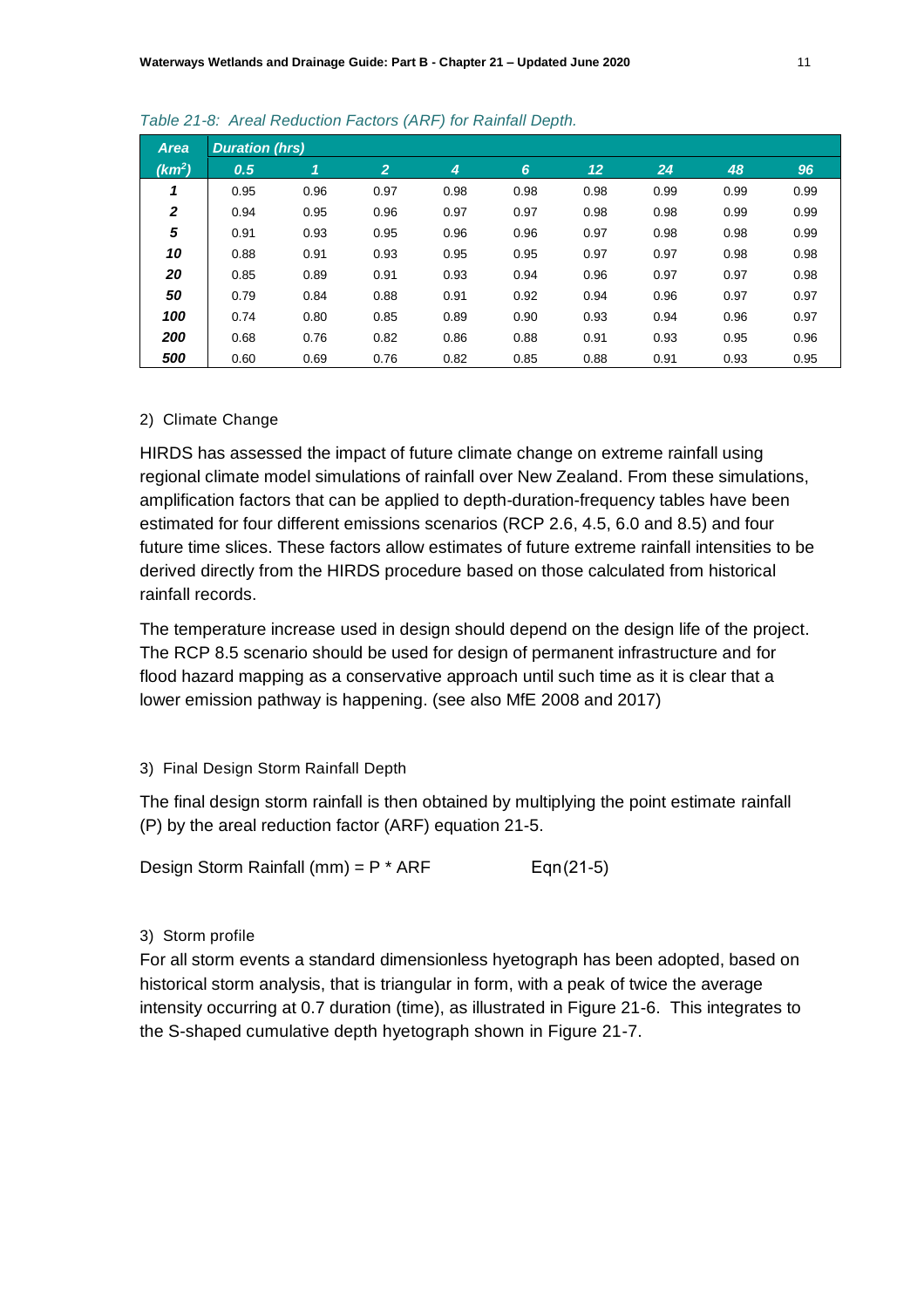*Figure 21-6: A standard dimensionless hyetograph for rainfall intensity.*



*Figure 21-7: A dimensionless cumulative depth hyetograph for rainfall intensity*



Rainfall intensity (i) at any time (t) during a storm event of duration (D) can be determined from the following:

| $i_{\text{avg}}$ = RainDepth/ D                | Eqn (21-6) |
|------------------------------------------------|------------|
| $i_{\text{peak}} = 2 i_{\text{avg}}$           | Eqn (21-7) |
| For $t = 0$ to 0.7D                            |            |
| $i_t = \frac{i_{peak}}{0.7D}t$                 | Eqn (21-8) |
| For $t = 0.7D$ to D                            |            |
| $i_t = \frac{i_{peak}}{0.3} (1 - \frac{t}{D})$ | Eqn (21-9) |

# 21.4.2 Rainfall/Runoff Loss Rates

# **Infiltration**

Computer rainfall/runoff models require an assessment of catchment losses including infiltration and depression storage. Typically the infiltration rate decays with ongoing rain as soil moisture levels increase towards a saturated state. The empirical Horton's equation is often used to simulate this decay using a time based soil specific decay rate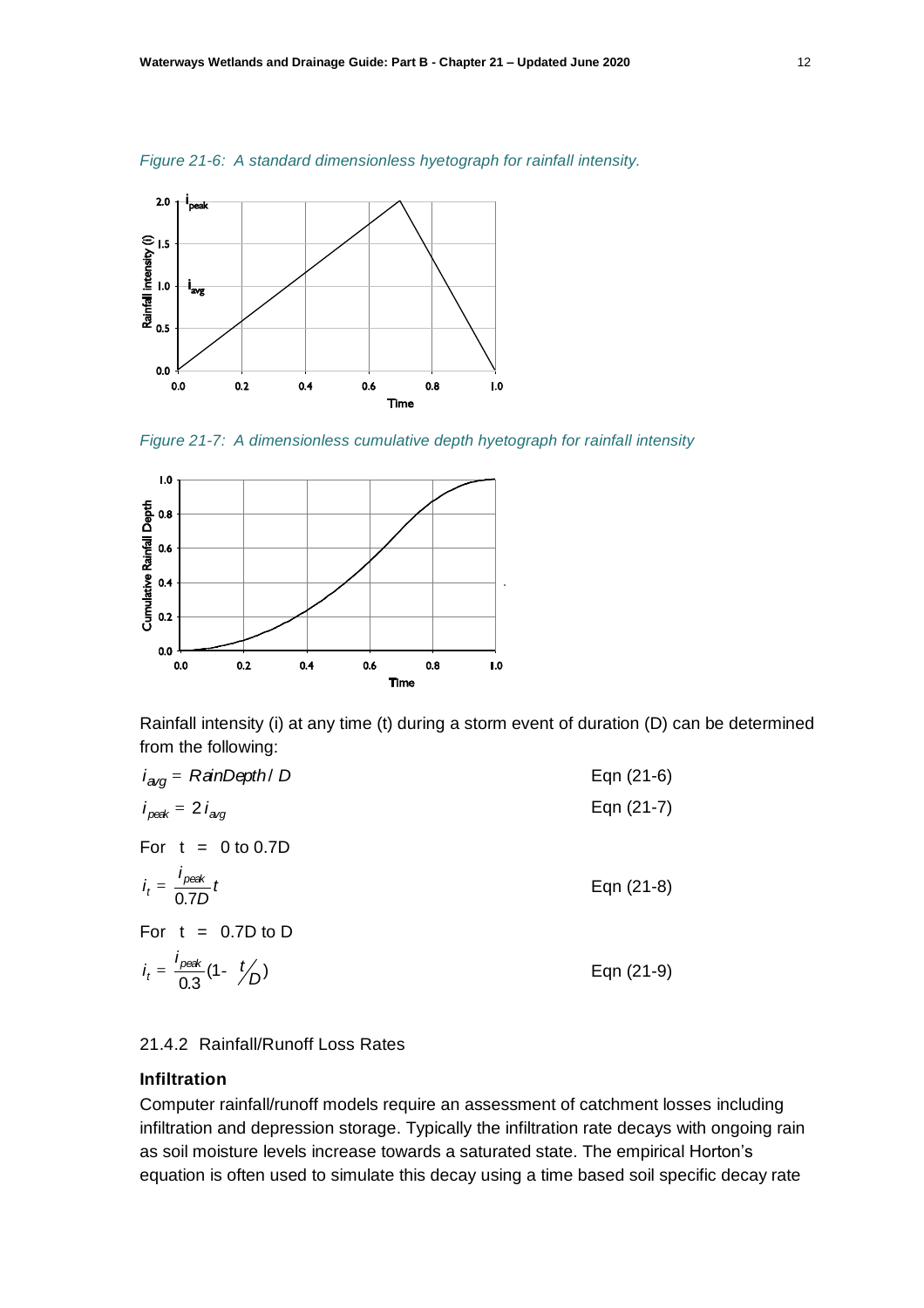parameter 'k', an initial infiltration rate 'f<sub>o</sub>' and an ultimate (end) infiltration rate 'f<sub>c</sub>'. From Horton's equation (Eqn(21-10)) the infiltration rate 'f<sub>t</sub>' at time 't' can be determined.

$$
f_t = f_c + (f_o - f_c) e^{-kt}
$$

$$
f_t = f_c + (f_o - f_c) e^{-kt}
$$
 Eqn (21-10)

In calibrating a rainfall/runoff model against measured flow refer to Table 21-9, which defines standard soil types, and Table 21-10, which gives typical Christchurch initial and ultimate infiltration rates and typical Horton decay rate derived for the various soil infiltration types described.

# *Table 21-9: Christchurch standard soil infiltration types*

| Infiltration Type | <b>General Soil Description</b>          | <b>Example Local Soils</b>              |
|-------------------|------------------------------------------|-----------------------------------------|
| Poor              | Poorly drained, low permeability         | Taitapu silt loams and Port Hills soils |
| Moderate          | Imperfectly drained, medium permeability | Kaiapoi silt loams                      |
| Free              | Free draining, high permeability         | Waimakariri silt loams                  |

## *Table 21-10: Christchurch typical and ultimate infiltration rates and Horton decay rates*

| <b>Infiltration Type</b> | <b>Initial</b><br>infiltration rate<br>$t_{o}$<br>(mm/hr) | <b>Ultimate</b><br>infiltration rate<br>t.<br>(mm/hr) | <b>Horton</b><br>decay<br>rate<br>k | <b>Approx time to</b><br>decay to near<br>ultimate (hrs) |
|--------------------------|-----------------------------------------------------------|-------------------------------------------------------|-------------------------------------|----------------------------------------------------------|
| Poor                     | $0 - 5$                                                   | 1.0                                                   | $1.5E-3$                            | 1.5                                                      |
| Moderate                 | $5 - 10$                                                  | 2.5                                                   | $1F-4$                              | 12                                                       |
| Free                     | $10 - 15$                                                 | 5.0                                                   | $3E-5$                              | 36                                                       |

Note the following:

- The initial infiltration rate 'f<sub>o</sub>' varies considerably with antecedent wetting and potential storage in upper soil strata which may have 'freer' infiltration characteristics than lower strata (eg. topsoil over silt). The lower bound initial rates above typically correspond to wet antecedent catchment conditions which would tend to reduce any upper soil strata storage.
- The ultimate (end) infiltration rate  $f_c$  is dependent on soil saturation and degree of soil wetting, especially in the deeper soil strata. Determination may require assessment of the properties of deeper strata and also the likelihood and impact of a raised water table during or antecedent to a storm event. This is especially true for longer duration wet winter events.
- The Horton decay rate 'k' should be set to a value appropriate to the average catchment soil properties. Note that a value of 1.5E-3 decays to near ultimate in 1.0 to 1.5 hours whereas a decay rate of 3E-5 decays to near ultimate in about 36 hours.
- Sensitivity analyses should be undertaken, particularly where no calibration data is available, to best determine appropriate parameter values and model configuration..
- Consideration should be given to laboratory and field testing to obtain more reliable values.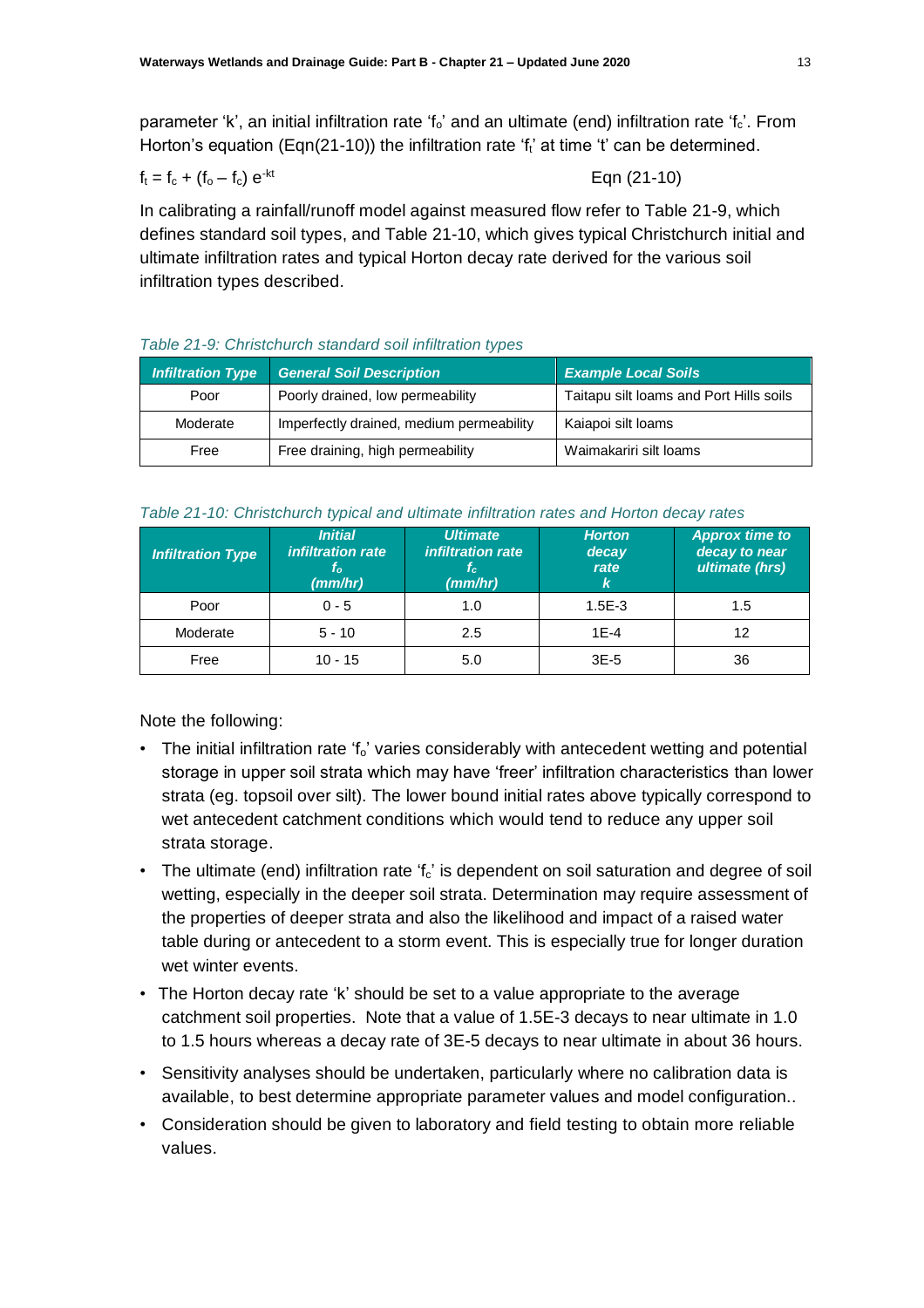### **Application of Horton's Equation**

Horton's equation is used in two forms known as Standard Horton and Modified Horton.

### *Standard Horton*

Standard Horton's equation generates an infiltration rate that decays exponentially with time regardless of rainfall rate. *Application:* Valid only where the infiltration rate is less than rainfall rate for the entire storm.

# *Modified Horton*

Modified Horton's equation stalls the rate of decay such that the cumulative infiltration does not exceed the cumulative rainfall depth. *Application:* Should be used where the initial infiltration rate exceeds the initial rain intensity.

In general it is safer to use modified Horton or to assume wet antecedent conditions with the initial infiltration rate set to not much greater than the ultimate rate.

A more general table of ultimate infiltration rates is included below in Table 21-11

| <b>USDA Soil Texture</b><br><b>Classification</b> | <b>Ultimate infiltration rate</b><br>(mm/hr) | <b>Infiltration</b><br><b>Type</b> |  |  |
|---------------------------------------------------|----------------------------------------------|------------------------------------|--|--|
| Sand                                              | 230                                          | Free                               |  |  |
| Loamy Sand                                        | 60                                           |                                    |  |  |
| Sandy Loam                                        | 22                                           |                                    |  |  |
| Loam                                              | 13                                           | Moderate                           |  |  |
| Silt Loam                                         | 6.8                                          |                                    |  |  |
| Sandy Clay Loam                                   | 3.0                                          |                                    |  |  |
| Clay Loam                                         | 2.0                                          |                                    |  |  |
| Silty Clay Loam                                   | 2.0                                          | Poor                               |  |  |
| Sandy Clay                                        | 1.2                                          |                                    |  |  |
| <b>Silty Clay</b>                                 | 1.0                                          |                                    |  |  |
| Clay                                              | 0.6                                          |                                    |  |  |

# *Table 21-11: Soil type ultimate infiltration rates.*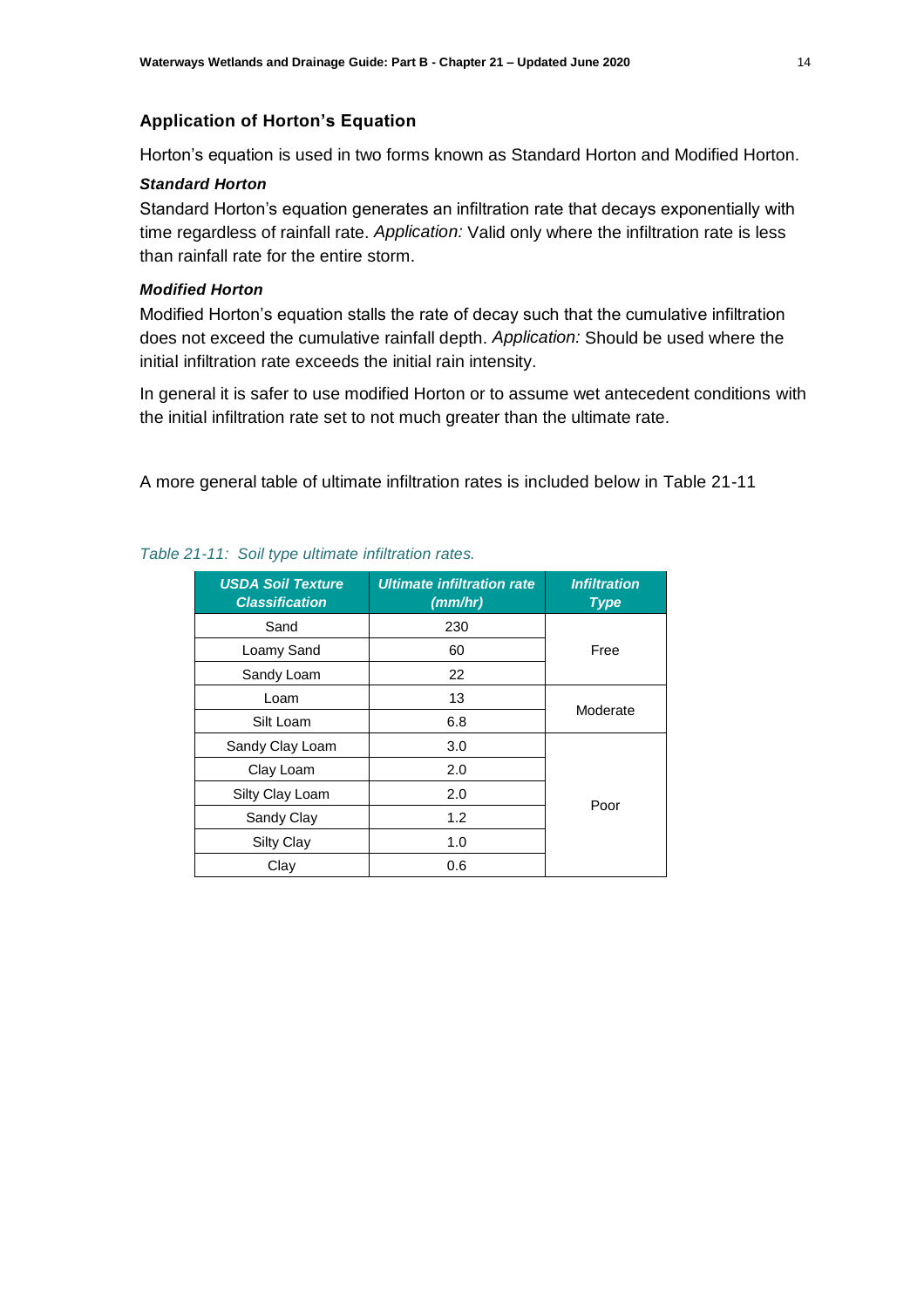# 21.5 Detention Volume Calculation

Detention volume should be based on detaining longer duration storm events, with the critical duration dependent on the greater receiving catchment. For example all detention facilities within the Heathcote River catchment upstream of the Heathcote/Cashmere Stream confluence, should be sized for a 36 hour 2% AEP design storm event.

In comparison the first flush volume coefficients of Chapter 6 are based on capturing just the runoff from the storm leading edge - typically 25mm depth – which assumes insufficient time for pervious surface contribution. For detention volume determination the critical event that must be allowed for is generally greater than 12 hours by which time most of the surface is likely to be contributing to runoff. The detention volume can be calculated from Equation 21-13.

Detention Volume  $(m^3) = C_{vol} x$  i (mm/hr) x Area (ha) x 360 Eqn (21-13)

where  $^{\prime}$ C<sub>vol</sub>' is from Table 21-13

and 'i' is the storm average rainfall intensity for the critical event duration and 2% AEP as per Section 21.4

The volume coefficients vary with surface and sub-surface soil infiltration types. Hence, the underlying ground strata should be checked using either:

- DSIR soil map of Christchurch (Webb et al. 1991)
- City Council borelog information
- On site infiltration testing

Volume coefficient values in Table 21-13 are provided for poor, moderate and free infiltration rates where these are defined in Table 21-9. These are typically greater than those in Table 21-4. Table 6-10 provides coefficients to be used in determining water quality volume or 'first flush' (Refer to Chapter 6.4).

| <b>District Zone</b>             | <b>Infiltration Type</b> | C <sub>vol</sub> |
|----------------------------------|--------------------------|------------------|
| <b>Residential: RS</b>           | Poor                     | 0.51             |
|                                  | Moderate                 | 0.44             |
|                                  | Free                     | 0.44             |
| <b>Residential: RSDT</b>         | Poor                     | 0.62             |
|                                  | Moderate                 | 0.58             |
|                                  | Free                     | 0.58             |
| Residential: RNN & RMD           | Poor                     | 0.72             |
|                                  | Moderate                 | 0.69             |
|                                  | Free                     | 0.69             |
| Business (industrial/commercial) | Poor                     | 0.91             |
|                                  | Moderate                 | 0.89             |
|                                  | Free                     | 0.89             |
| <b>Residential: RH</b>           | Loess                    | 0.60             |

*Table 21-13: Zone soil infiltration types and Detention Volume Coefficients (Cvol) for use in catchments of various soil infiltration types. These coefficients are based on detaining a 36 hour 2% AEP storm event.*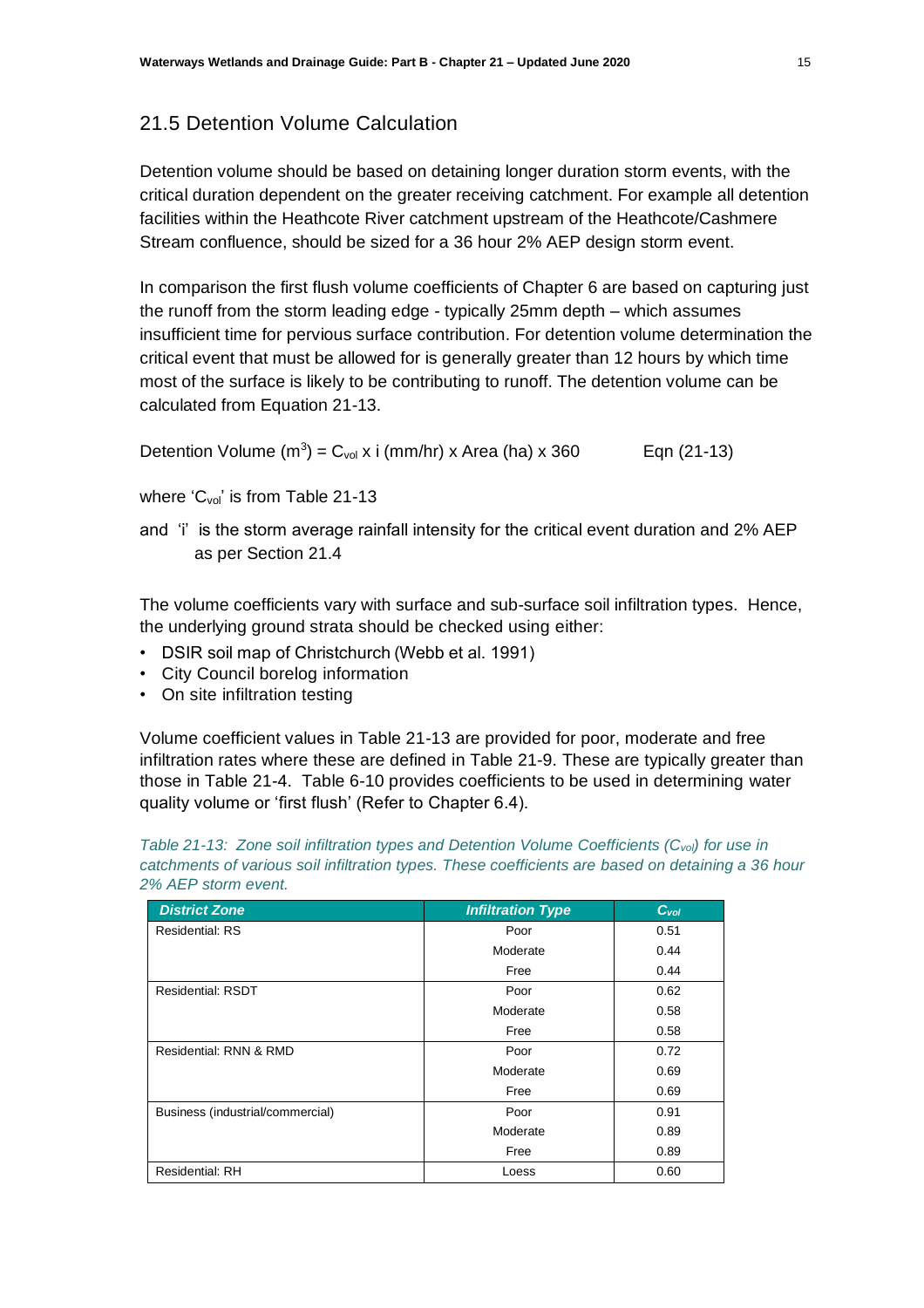These coefficients have been derived by subtracting losses from a triangular rain depth hyetograph of peak value 2x mean rain intensity for a 36 hour 50 year event. Losses are based on zone pervious and impervious values combined with excess rainfall based on the typical average infiltration rates for soils of poor, moderate, or free infiltration types along with ponding losses as per Table 21-14. Pervious and impervious area percentages follow Table 21-6.

| Table 21-14: District zone average infiltration rates and ponding losses for various soil infiltration |  |  |  |  |  |  |  |
|--------------------------------------------------------------------------------------------------------|--|--|--|--|--|--|--|
| types used to derive detention volume coefficients.                                                    |  |  |  |  |  |  |  |

| <b>Table 21-16: Infiltration and Ponding Losses</b> |                             |                                                 |                                         |                                                   |                                                  |  |  |  |  |
|-----------------------------------------------------|-----------------------------|-------------------------------------------------|-----------------------------------------|---------------------------------------------------|--------------------------------------------------|--|--|--|--|
| <b>District</b><br><b>Zone</b>                      | <b>Infiltration</b><br>Type | <b>Pervious</b><br><b>Infiltration</b><br>mm/hr | <b>Pervious</b><br><b>Ponding</b><br>mm | <b>Impervious</b><br><b>Infiltration</b><br>mm/hr | <i><b>Impervious</b></i><br><b>Ponding</b><br>mm |  |  |  |  |
| Residential:                                        | Poor                        | 2.5                                             | 5.0                                     | 0                                                 | 2.5                                              |  |  |  |  |
| RS.RSDT.RNN.RMD                                     | Moderate                    | 7.5                                             | 5.0                                     | 0                                                 | 2.5                                              |  |  |  |  |
|                                                     | Free                        | 12.5                                            | 5.0                                     | 0                                                 | 2.5                                              |  |  |  |  |
| <b>Business</b>                                     | Poor                        | 2.5                                             | 2.5                                     | 0                                                 | 2.5                                              |  |  |  |  |
|                                                     | Moderate                    | 7.5                                             | 2.5                                     | 0                                                 | 2.5                                              |  |  |  |  |
|                                                     | Free                        | 12.5                                            | 2.5                                     | 0                                                 | 2.5                                              |  |  |  |  |
| <b>Residential RH</b>                               | Hill                        | 1.5                                             | 1.0                                     | 0                                                 | 1.0                                              |  |  |  |  |